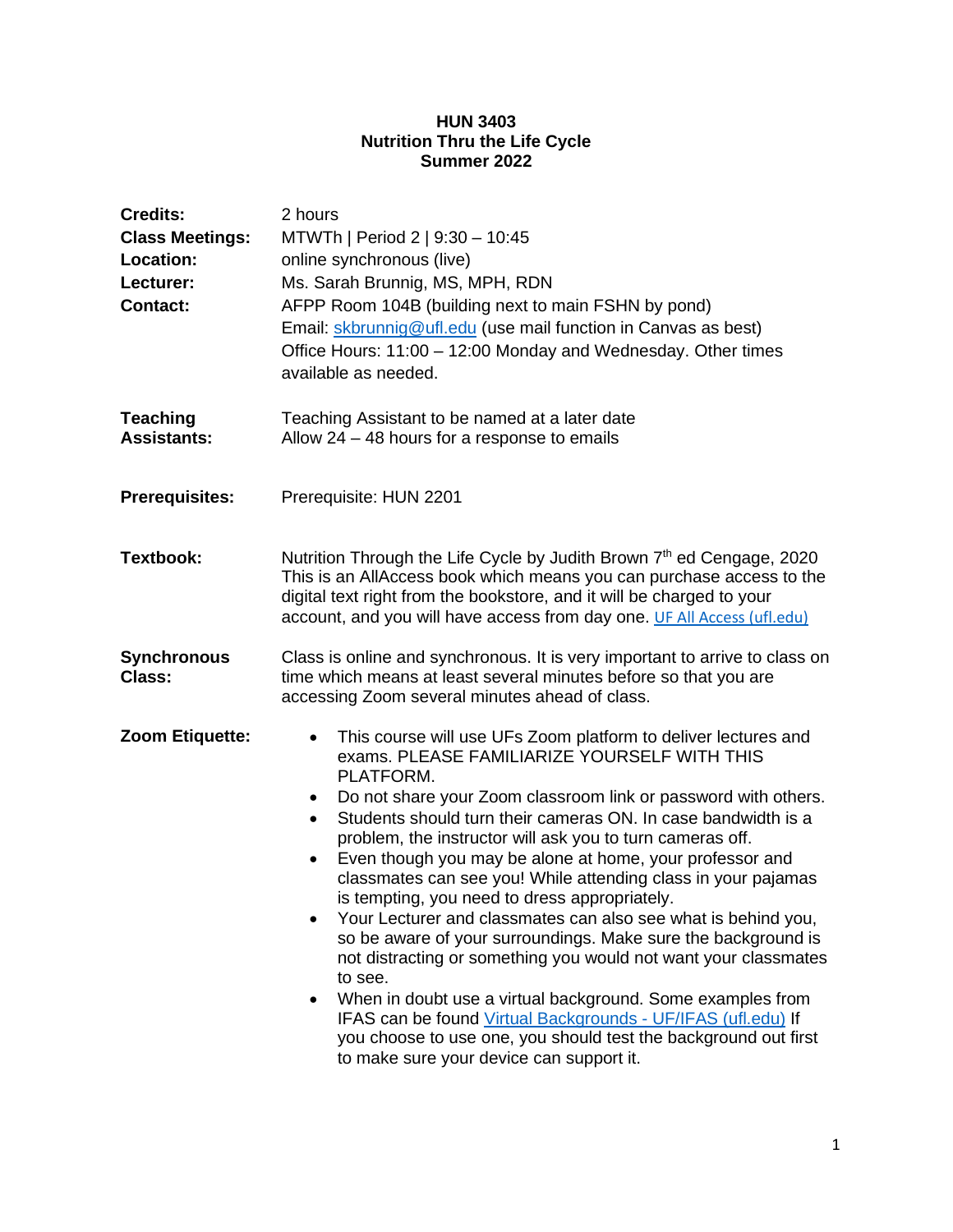- Your background can express your personality but be sure to avoid using backgrounds that may contain offensive images and language.
- Mute is needed on your computer. Keep your microphone off. This is important to do. Only turn on if asking a question in class and for the Break-Out rooms.
- If you want to speak, you can raise your hand (click the 'raise hand' button at the center bottom of your screen) and wait to be called upon. Frankly, though, the best way to ask questions will be by using the Chat in Zoom. The TA and I will monitor.
- The Chat feature in Zoom is for questions and comments related to class and is actually an important part of class. The Chat space must remain professional.
- **E-mailing:** All correspondence should be via E-mail through the Canvas class (use student email only if Canvas not available – do not use personal email).
	- When you send an email to your instructor or teaching assistants you should start the subject line - (last name): HUN 3403
	- Please be brief and very specific write professionally
	- Do not send messages to all your classmates

# Course Description and Objectives

Nutrition needs throughout stages of the life cycle including pregnancy and lactation, infancy, adolescence, and aging; and the socioeconomic, cultural and psychological influences on food and nutrition behavior.

The successful completion of this course will enable students to:

1. Discuss physical/cognitive development during pregnancy, lactation, infancy, childhood, adolescence, adulthood, and aging.

2. Describe physiological changes that occur throughout the lifecycle.

3. Relate physical/cognitive development and physiological changes to the determination of nutrient requirements and recommendations of individuals at different stages of the life cycle.

4. Describe the major nutrition-related concerns at each stage of the life cycle.

5. Discuss the impact of socioeconomic, cultural, and psychological factors on food and nutrition behavior.

6. Identify resources for delivery of nutrition care in community programs.

7. Utilize computers for nutrient analysis and literature searching.

8. Apply the elements of reasoning and critical thinking techniques to in-class examples, assignments, and exams.

# Course Activities

## Lectures:

This course used synchronous (LIVE) lectures delivered via Zoom. All students will receive Zoom links to join the lecture posted on Canvas Calendar and can also reach it through Zoom Conferences on the left-hand tabs in class site. You are expected to be in class and treat it just

2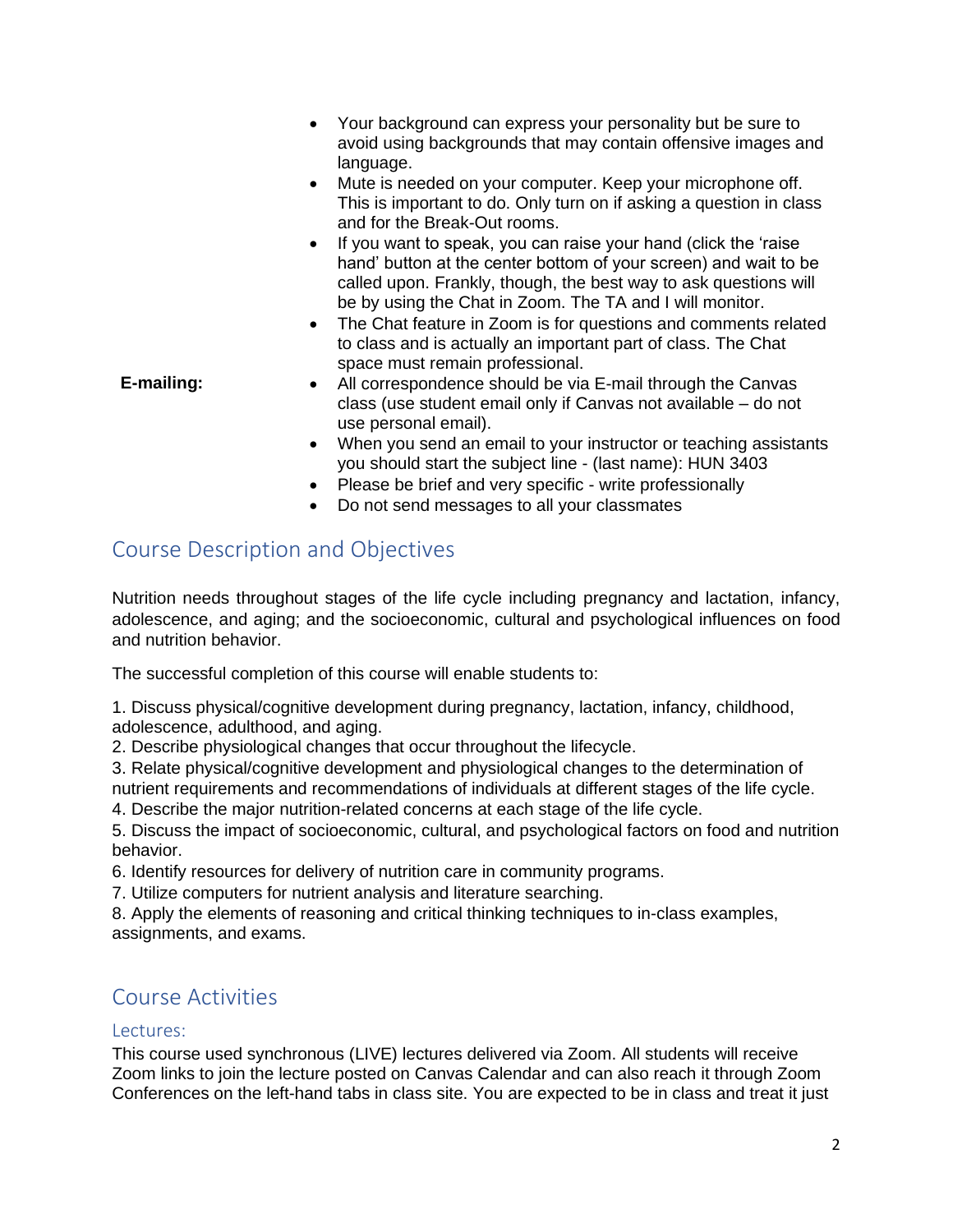like a campus class being on time, dressed appropriately, and not eating. Your camera needs to be turned on. During class, it may be difficult for the instructor to respond to questions, therefore, students are encouraged to submit their questions in the chat box in Zoom and the instructor and TA will answer and post them on Canvas. To familiarize yourself with Zoom go to <https://elearning.ufl.edu/zoom/>

#### Discussions:

There will be two Discussion Posts. Each student will be selecting one of the chapters and finding a narrow topic to research. You will sign up on a Google Spreadsheet found in Assignments in Modules. You will research your topic and summarize three peer-reviewed articles. One can be a peer-reviewed Review article and the other two must be Research articles. Your main post will be turned in by Monday evening of the week yours is due followed by replying to two other students by Sunday evening of the week. **Everyone** will reply in each of the two Discussion Forums. You are expected to write clear, detailed posts showing knowledge, analysis and interest in the subject. See Rubric. Report = 30 points, Replies 2 each for 2 Forums  $=$  4 replies at 5 points each  $=$  20 points for a total of 50 points

#### Diet Analysis Assignment:

You will be observing a meal eaten by an individual of one of the assigned Life Stages. You will be recording their diet and observations. You will analyze the diet using a computer diet analysis program. You will make suggestions to improve the meal. See Rubric. 40 points

#### Critical Thinking:

We will be practicing Critical Thinking in the first weeks in our BreakOut Rooms. There will be a Critical Thinking section on the test given at end of Week Four in which you will need to use the information we have learned to come to a conclusion and justify your reasoning. This section of the test will be worth 20 points.

#### Attendance and Break-out Rooms:

We meet for 23 class sessions. Attendance will be taken each day. Participating actively in the Chat will be one main method of counting attendance and involves participating more than 'good morning' and 'good bye.' Answering questions, asking questions, responding to other students counts. Most class days, we will be doing an activity in class. On those days, your active participation in the Breakout Room will take precedence and be the main way of determining attendance. To allow for days where you cannot be present due to illness, etc, 15 of the 23 days will count officially for attendance grade. You must be present for at least 13 of the classes, up to the next to the last day, in order to pass class. See Attendance Policy below. 15 days times 4 points each = 60 points

#### Exams:

There will be five quizzes counting 40 points each. Exams will cover lecture material, the text, any readings, and class activities and will be predominately multiple-choice with several shortanswer questions and/or one Essay. For some questions you will need a calculator and you can use the calculator in HonorLock or a basic calculator. Exams will be proctored by Honorlock in Canvas and you will be audio and/or video recorded (see below for more information). Exams are closed-book so read each chapter several times and study your notes frequently. The exams will be open from 7:00 AM Friday to 11:59 PM Sunday of the exam week. Once you begin the exam, you must finish it in the time allotted. The clock is on the UF Server and once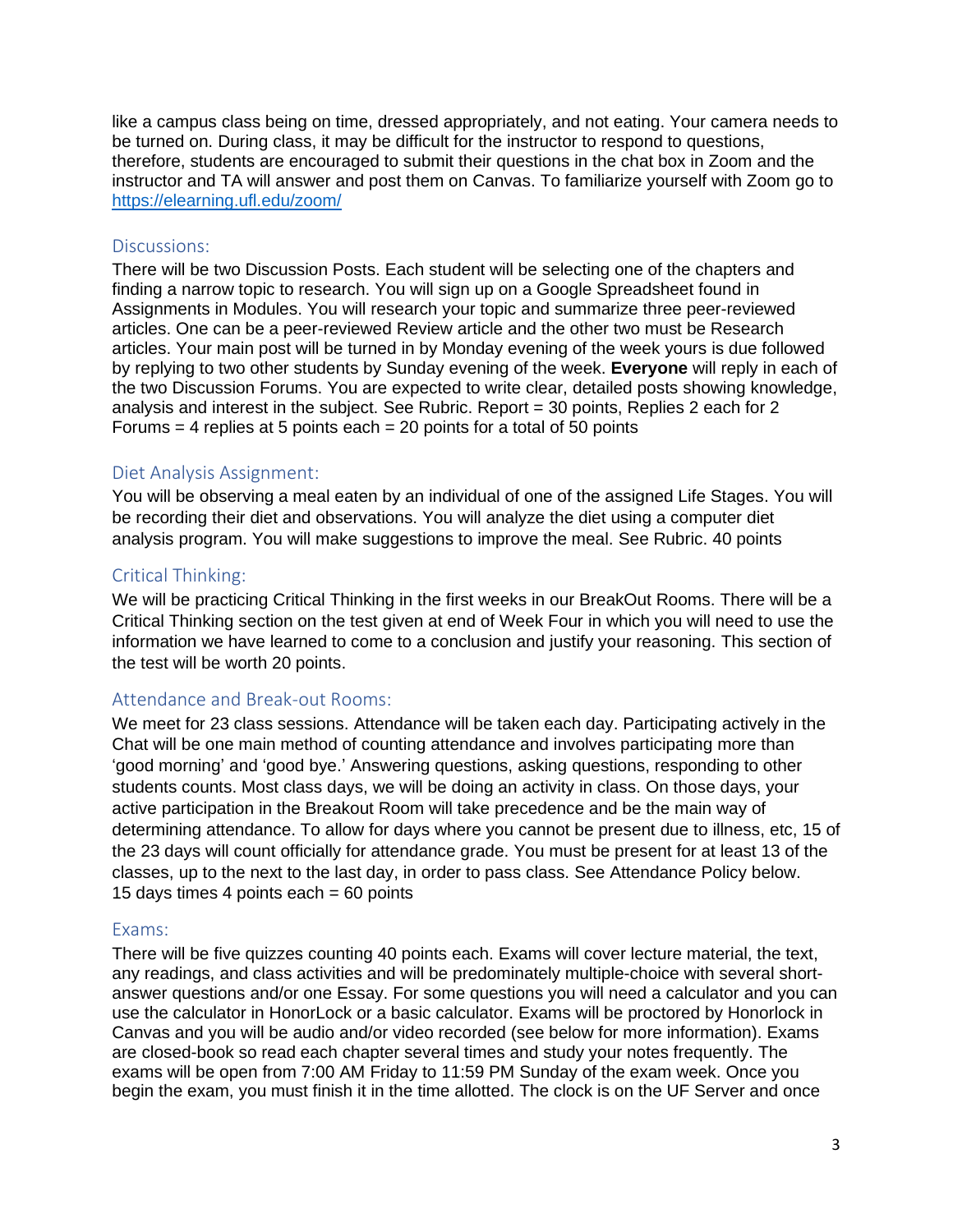you begin it continues to run even if your system crashes so try logging back in and call **UF HELP DESK at (352) 392-4537** for help. UF Help Desk is available 24/7 for your questions and issues related to Canvas, connectivity and GatorLink accounts, etc. The exam will be open 100 minutes which is longer than class time and this should accommodate most any special accommodations. Discuss any other needs with your Instructor. Five at 40 pts each = 200 points

## Extra Credit:

There will be Extra Credit offered up to a maximum of 12 points. Two points is reserved for Meeting with Instructor via Zoom by end of second week. The other 10 points can come from a list of possibles in Modules > Assignments along with the dropbox.

## Course Evaluation

| <b>Assessment</b>  | <b>Points</b> | <b>Total</b> |
|--------------------|---------------|--------------|
| <b>Discussions</b> |               |              |
| Report - 1         | @ 30          | 30           |
| Replies $-4$       | @ 5           | 20           |
|                    |               |              |
| Diet Analysis -1   | @ 40          | 40           |
|                    |               |              |
| Attendance - 15    | 4<br>@        | 60           |
| days @ 4 points    |               |              |
| each               |               |              |
|                    |               |              |
| $Quizzes - 5$      | @ 40          | 200          |
|                    |               |              |
| Total              |               | 350          |

## Grading:

There will be no 'curve' or rounding up and your course grade will be calculated as follows:

| <b>Grading Scale</b> |    | <b>93</b> - 100%         | $90 - 92.99\%$ |     |
|----------------------|----|--------------------------|----------------|-----|
| 87 - 89.99%          | B+ | <mark>83</mark> - 86.99% | $80 - 82.99\%$ | B-  |
| 77 - 79.99%          |    | <mark>73</mark> - 76.99% | 70 - 72.99%    | UT. |
| 67 - 69.99%          | D+ | <mark>63</mark> - 66.99% | $60 - 62.99\%$ |     |
| <60%                 |    |                          |                |     |

# Course Policies

## Course Attendance:

Attendance will be obtained from your participation in class and a grade will be assigned for the activities accomplished in class. It is your responsibility to attend all lectures, obtain all instructional materials, and follow any class announcements. Excessive absences will lead to a failing grade being assigned. Excessive means absent over 10 classes. [Attendance Policies <](https://catalog.ufl.edu/UGRD/academic-regulations/attendance-policies/) [University of Florida \(ufl.edu\)](https://catalog.ufl.edu/UGRD/academic-regulations/attendance-policies/)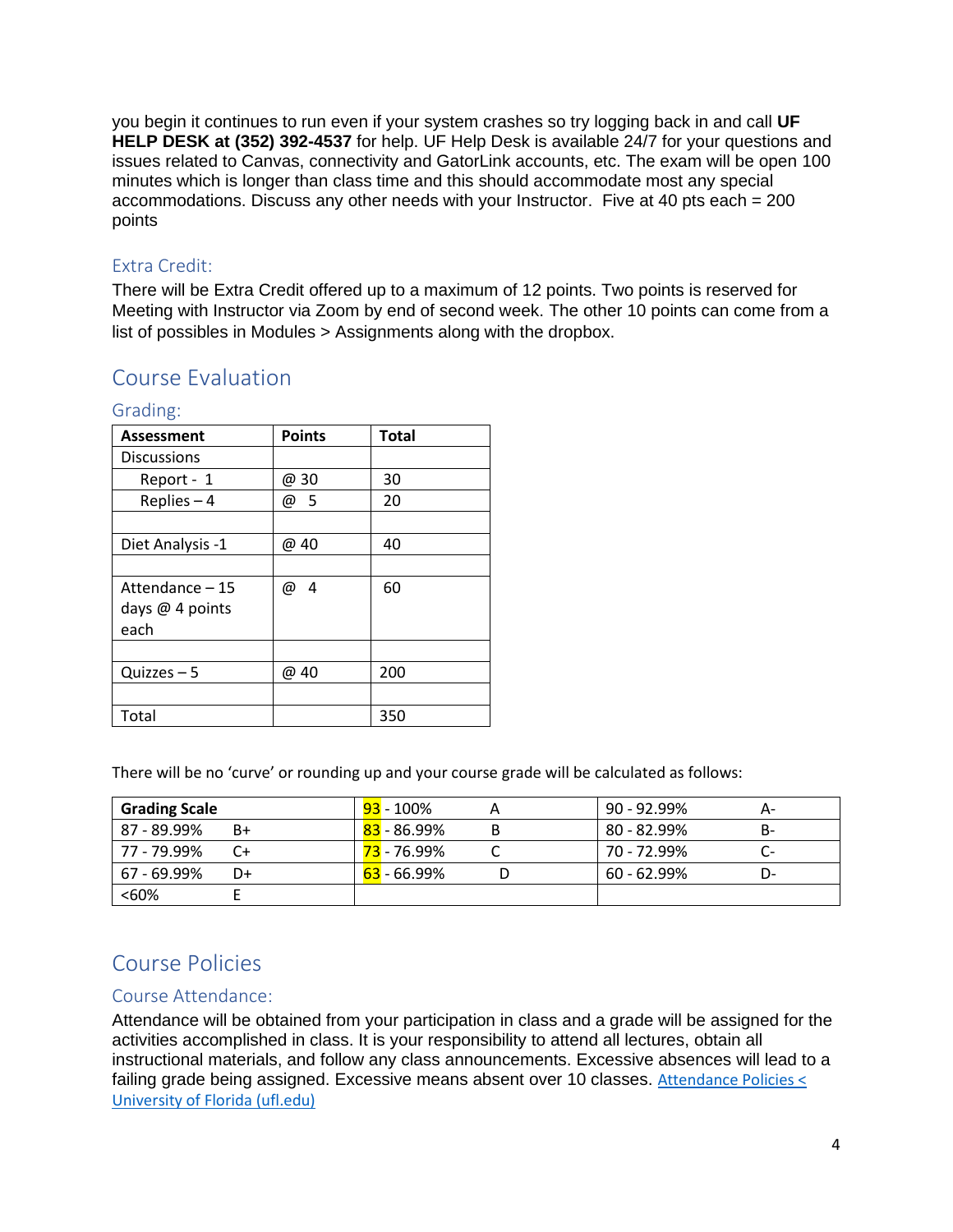## Assignments:

Assignments are turned in through Canvas. Discussions belong in the Discussion Board. It is up to you to check that your assignment is in/uploaded and that it is the correct version, meaning do not upload just the instructions thinking you have uploaded your answers. Acceptable file types include.docx and .pdf. The MAC file type of .pages is not acceptable. You have to 'save as' to an acceptable file type. Keep a copy of all that you do including your Discussion Posts. This is useful in case an error happens and also for future needs. Do not email assignments.

### Assignment Grading:

Please keep a digital copy of all of your assignments. After grading, read all notes the TA or Instructor has left you. If you still have questions/concerns then your TA will answer any of the questions regarding graded assignments. If there are still questions, then the Instructor will review for a re-grade. Be mindful that the entire assignment will be re-graded and may result in a lower grade. If you choose to compare your assignment grade to another student's assignment grade, then both assignments will need to be submitted for re-grading.

#### Technology Issues:

A good method for resolving technical issues is to visit the helpdesk website <https://helpdesk.ufl.edu/> or call 352-392-4357. UF Help Desk is available 24/7 for your questions and issues related to Canvas, connectivity and GatorLink accounts, etc.

### Online Proctoring:

Honorlock will proctor your exams this semester. You DO NOT need to create an account or schedule an appointment in advance. Honorlock is available 24/7, and all that is needed is a computer, a working webcam, and a stable internet connection. To get started, you will need Google Chrome and to download the Honorlock Chrome Extension. You can download the extension at [www.honorlock.com/extension/install](http://www.honorlock.com/extension/install) When taking an exam, you will need to be in Google Chrome. A practice quiz will be available later for all students to prepare their computers for the exams. When you are ready to take the practice quiz, log into Canvas, go to your course, and click on the exam. Clicking 'Launch Proctoring' will begin the Honorlock authentication process, where you will take a picture of yourself, show your ID, and complete a scan of your room. Honorlock will be recording your exam session by webcam as well as recording your screen. Honorlock also has an integrity algorithm that can detect search-engine use, so please do not attempt to search for answers, even if it is on a secondary device. Honorlock support is available 24/7/365. If you encounter any issues you may contact them by live chat, phone (855- 828-4004), and/or email [\(support@honorlock.com\)](mailto:support@honorlock.com).

#### Late Policy:

Students are expected to submit all assignments on time. Work ahead so that you are not racing to finish at the last minute. Assignments not turned in on time will be subject to a 5% late penalty imposed for each day that the assignment is late up to a maximum of 40% off. Late assignments may or may not be accepted at the discretion of the instructor.

If you must miss an exam due to a University-approved reason (e.g., university sanctioned athletics, competition), you may complete the exam *after* your absence if documentation of the anticipated absence is provided to your instructor. The scheduled make-up exam (date and time) is at the discretion of Ms. Brunnig. Contact your instructor well in advance to coordinate a mutually convenient alternative exam time.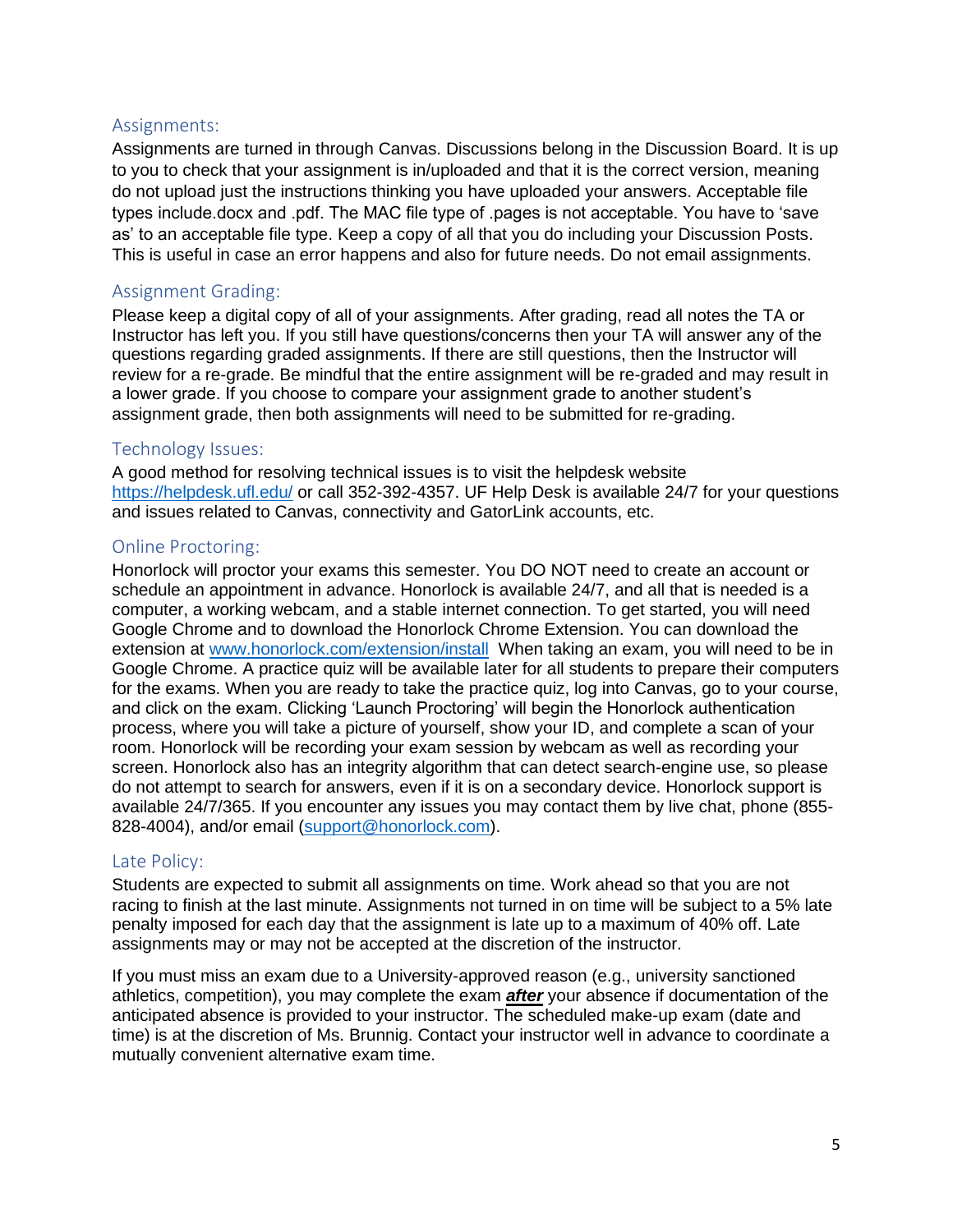### Special Accommodations:

The Disability Resource Center, 0001 Reid Hall, 352-392-8565 [Disability Resource Center -](https://disability.ufl.edu/) [Disability \(ufl.edu\),](https://disability.ufl.edu/) is the place to go to discuss and have approved any special accommodations. The Disability Resource Center coordinates the needed accommodations of students with disabilities. This includes registering disabilities, recommending academic accommodations within the classroom, accessing special adaptive computer equipment, providing interpretation services and mediating faculty-student disability related issues. Students requesting classroom accommodation must first register with the Dean of Students Office. The Dean of Students Office will provide documentation to the student who must then provide this documentation to the Instructor when requesting accommodation. They will send your Instructor a letter. You may want to check with the Instructor that the letter has been received. Tests are going to be open double time (100 minutes) anyways, so that will cover most needs for longer testing periods. If there is anything about the course that you are having trouble accessing, please let your Instructor/TA know.

## Lecture and HonorLock Recordings:

Our class sessions will be audio and visually recorded for students in the class to refer back and for enrolled students. Office hours are subject to be audio visually recorded and students who participate with their camera engaged or utilize a profile image are agreeing to have their video or image recorded. If you are unwilling to consent to have your profile or video image recorded, then obtain a waiver from the Dean of Students Office. Likewise, students who un-mute during office hours and participate orally are agreeing to have their voices recorded. If you are not willing to consent to have your voice recorded during office hours, you will need to keep your mute button activated and communicate exclusively using the "chat" feature, which allows students to type questions and comments live. The chat in office hours will not be recorded or shared. As in all courses, unauthorized recording and unauthorized sharing of recorded materials is prohibited.

## Academic Honesty:

As a student at the University of Florida, you have committed yourself to uphold the Honor Code, which includes the following pledge: "*We, the members of the University of Florida community, pledge to hold ourselves and our peers to the highest standards of honesty and integrity."* You are expected to exhibit behavior consistent with this commitment to the UF academic community, and on all work submitted for credit at the University of Florida, the following pledge is either required or implied: *"On my honor, I have neither given nor received unauthorized aid in doing this assignment***."** It is assumed that you will complete all work independently in this course, unless I give explicit permission for you to collaborate on course tasks (e.g. in-class assignments). Furthermore, as part of your obligation to uphold the Honor Code, you should report any condition that facilitates academic misconduct to appropriate personnel. It is your individual responsibility to know and comply with all university policies and procedures regarding academic integrity and the Student Honor Code. Violations of the Honor Code at the University of Florida will not be tolerated. Violations will be reported to the Dean of Students Office for consideration of disciplinary action. For more information regarding the Student Honor Code, please see: [http://www.dso.ufl.edu/sccr/process/student](http://www.dso.ufl.edu/sccr/process/student-conduct-honor-code)[conduct-honor-code.](http://www.dso.ufl.edu/sccr/process/student-conduct-honor-code)

## In-Class Recording:

Students are allowed to record video or audio of class lectures. However, the purposes for which these recordings may be used are strictly controlled. The only allowable purposes are (1) for personal educational use, (2) in connection with a complaint to the university, or (3) as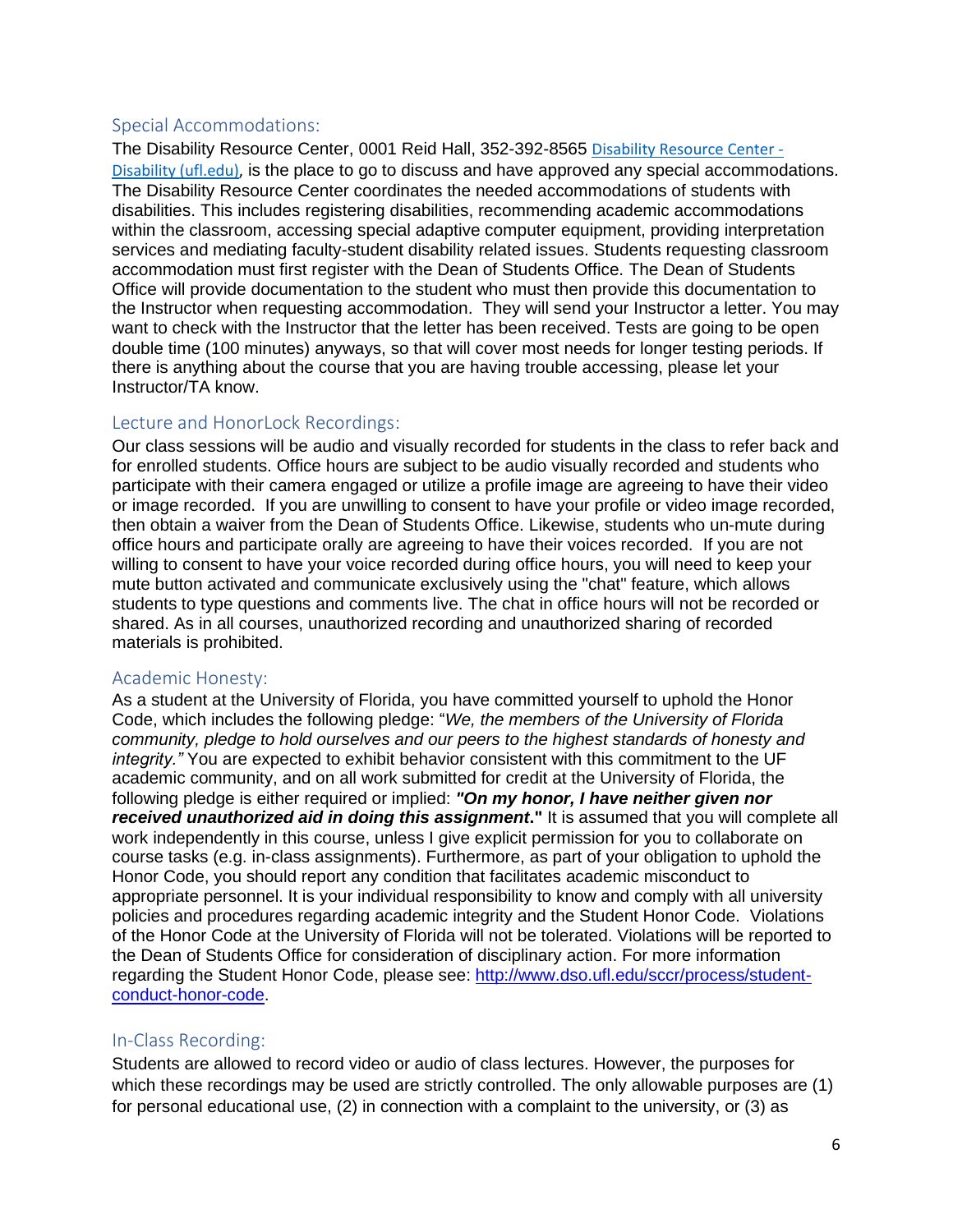evidence in, or in preparation for, a criminal or civil proceeding. All other purposes are prohibited. Specifically, students may not publish recorded lectures without the written consent of the instructor.

A "class lecture" is an educational presentation intended to inform or teach enrolled students about a particular subject, including any instructor-led discussions that form part of the presentation, and delivered by any instructor hired or appointed by the University, or by a guest instructor, as part of a University of Florida course. A class lecture does not include lab sessions, student presentations, clinical presentations such as patient history, academic exercises involving solely student participation, assessments (quizzes, tests, exams), field trips, private conversations between students in the class or between a student and the faculty or lecturer during a class session. Publication without permission of the instructor is prohibited.

To "publish" means to share, transmit, circulate, distribute, or provide access to a recording, regardless of format or medium, to another person (or persons), including but not limited to another student within the same class section. Additionally, a recording, or transcript of a recording, is considered published if it is posted on or uploaded to, in whole or in part, any media platform, including but not limited to social media, book, magazine, newspaper, leaflet, or third party note/tutoring services. A student who publishes a recording without written consent may be subject to a civil cause of action instituted by a person injured by the publication and/or discipline under UF Regulation 4.040 Student Honor Code and Student Conduct Code.

# Other Information

Online Course Evaluation Process:Students are expected to provide professional and respectful feedback on the quality of instruction in this course by completing course evaluations online via GatorEvals. Guidance on how to give feedback in a professional and respectful manner is available at [https://gatorevals.aa.ufl.edu/students/.](https://gatorevals.aa.ufl.edu/students/) Students will be notified when the evaluation period opens and can complete evaluations through the email they receive from GatorEvals, in their Canvas course menu under GatorEvals, or via [https://ufl.bluera.com/ufl/.](https://ufl.bluera.com/ufl/) Summaries of course evaluation results are available to students at [https://gatorevals.aa.ufl.edu/public-results/.](https://gatorevals.aa.ufl.edu/public-results/)

Software Use:All faculty, staff and students of the university are required and expected to obey the laws and legal agreements governing software use. Failure to do so can lead to monetary damages and/or criminal penalties for the individual violator. Because such violations are also against university policies and rules, disciplinary action will be taken as appropriate.

Campus Helping Resources:Students experiencing crises or personal problems that interfere with their general well-being are encouraged to utilize the university's counseling resources. The Counseling & Wellness Center provides confidential counseling services at no cost for currently enrolled students. Resources are available on campus for students having personal problems or lacking clear career or academic goals, which interfere with their academic performance.

## Health and Wellness:

U Matter, We Care: If you or someone you know is in distress, please contact umatter@ufl.edu, 352- 392-1575, or visit [U Matter, We Care](https://umatter.ufl.edu/) website to refer or report a concern and a team member will reach out to the student in distress.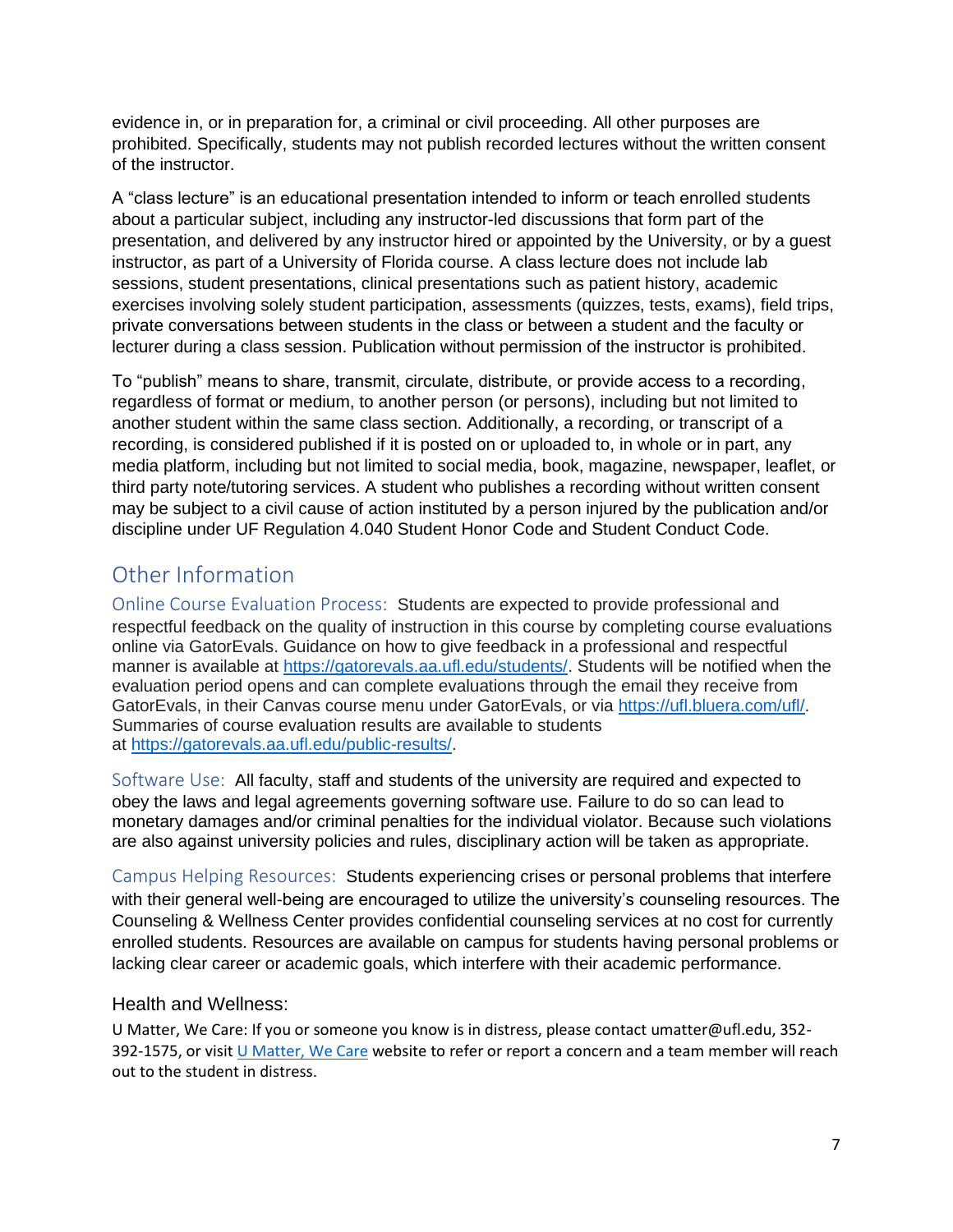Counseling and Wellness Center: Visit the [Counseling and Wellness Center website](https://counseling.ufl.edu/) or call 352-392-1575 for information on crisis services as well as non-crisis services.

Student Health Care Center: Call 352-392-1161 for 24/7 information to help you find the care you need or visit the [Student Health Care Center website.](https://shcc.ufl.edu/)

[Field and Fork Food Pantry:](https://pantry.fieldandfork.ufl.edu/) Available for any student, staff, faculty experiencing food insecurity. Bring your Gator1 Card.

University Police Department: Visi[t UF Police Department website](https://police.ufl.edu/) or call 352-392-1111 (or 9-1-1 for emergencies).

UF Health Shands Emergency Room / Trauma Center: For immediate medical care call 352-733-0111 or go to the emergency room at 1515 SW Archer Road, Gainesville, FL 32608; Visit the [UF Health](https://ufhealth.org/emergency-room-trauma-center)  [Emergency Room and Trauma Center website.](https://ufhealth.org/emergency-room-trauma-center)

GatorWell Health Promotion Services: For prevention services focused on optimal wellbeing, including Wellness Coaching for Academic Success, visit the [GatorWell website](https://gatorwell.ufsa.ufl.edu/) or call 352-273-4450.

## **Academic Resources**

E-learning technical support: Contact the UF Computing Help Desk at 352-392-4357 or via e-mail at [helpdesk@ufl.edu.](mailto:helpdesk@ufl.edu)

[Career Connections Center:](https://career.ufl.edu/) Reitz Union Suite 1300, 352-392-1601. Career assistance and counseling services.

[Library Support:](https://uflib.ufl.edu/find/ask/) Various ways to receive assistance with respect to using the libraries or finding resources.

[Teaching Center:](https://teachingcenter.ufl.edu/) Broward Hall, 352-392-2010 or to make an appointment 352- 392-6420. General study skills and tutoring.

[Writing Studio:](https://writing.ufl.edu/writing-studio/) 2215 Turlington Hall, 352-846-1138. Help brainstorming, formatting, and writing papers. [Student Complaints On-Campus:](https://sccr.dso.ufl.edu/policies/student-honor-%20code-student-conduct-code/) Visit the Student Honor Code and Student Conduct Code webpage for more information.

[On-Line Students Complaints:](https://distance.ufl.edu/getting-help/student-complaint-process/) View the Distance Learning Student Complaint Process.

#### **Class Schedule HUN3403 Summer 2022**

Six week class – meeting M Tu W Th – organized by the week – Ms. Brunnig reserves the right to make needed changes

| Week            | Chapter                  | Assignment                            |
|-----------------|--------------------------|---------------------------------------|
| <b>WEEK ONE</b> |                          |                                       |
| Monday May 9    | Chapter One -            |                                       |
|                 | <b>Nutrition Basics</b>  |                                       |
| Tuesday May 10  | Chapter One -            | Decide on Discussion Report Chapter   |
|                 | <b>Nutrition Basics</b>  | - fill in Google Sheet with your name |
|                 |                          |                                       |
|                 | <b>Critical Thinking</b> |                                       |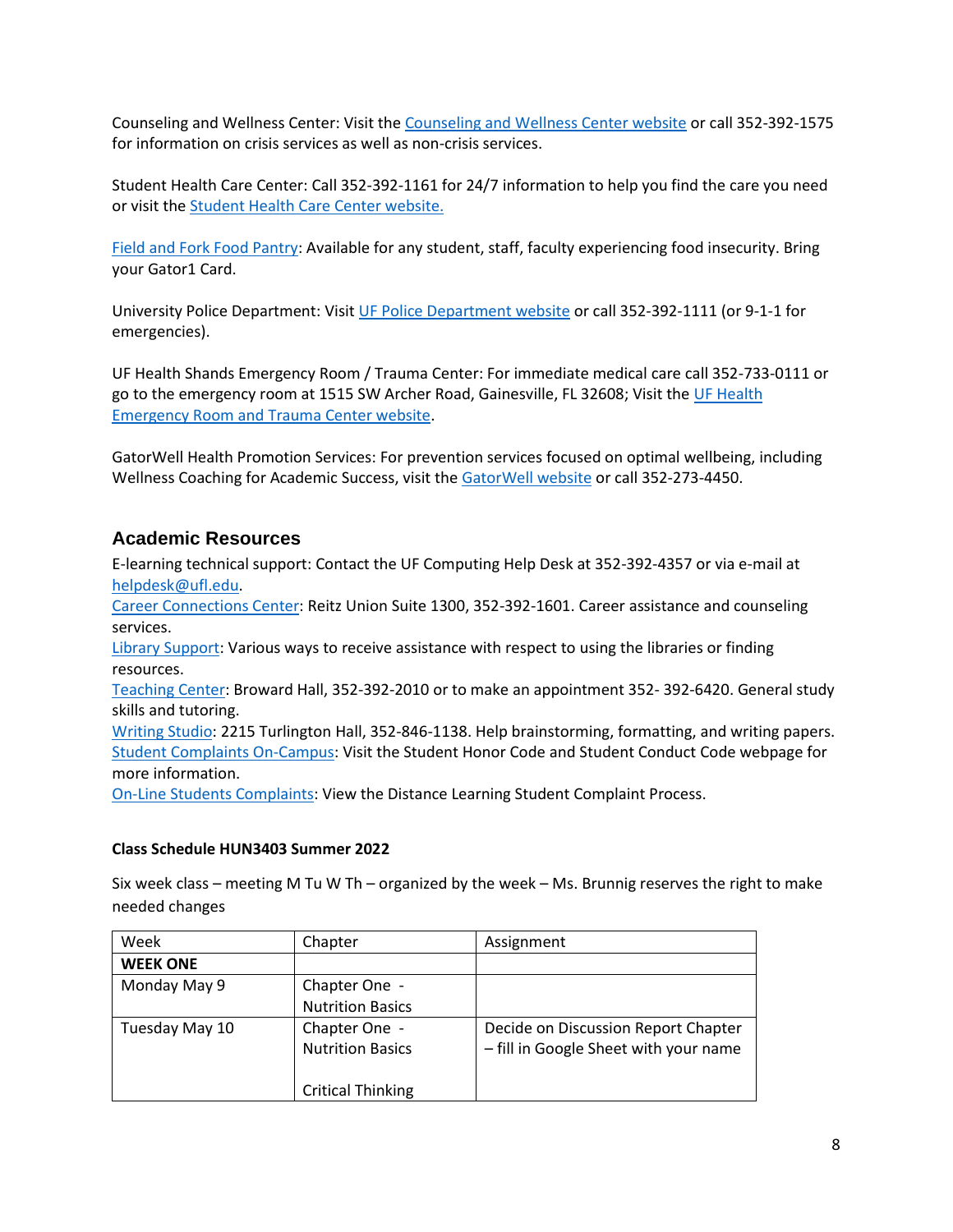| Chapter Two-    | Meet with Instructor (Zoom) by end                                                                                                                                                                                                                                                                                                                                                                      |
|-----------------|---------------------------------------------------------------------------------------------------------------------------------------------------------------------------------------------------------------------------------------------------------------------------------------------------------------------------------------------------------------------------------------------------------|
|                 | of Week Two                                                                                                                                                                                                                                                                                                                                                                                             |
|                 | Those doing Discussion Report on                                                                                                                                                                                                                                                                                                                                                                        |
|                 | Chapter 2, 4, 6 or 8 need to have                                                                                                                                                                                                                                                                                                                                                                       |
|                 | Topic approved soon                                                                                                                                                                                                                                                                                                                                                                                     |
|                 |                                                                                                                                                                                                                                                                                                                                                                                                         |
|                 |                                                                                                                                                                                                                                                                                                                                                                                                         |
|                 | Meet with Instructor (Zoom) by end                                                                                                                                                                                                                                                                                                                                                                      |
|                 | of Week Two                                                                                                                                                                                                                                                                                                                                                                                             |
|                 |                                                                                                                                                                                                                                                                                                                                                                                                         |
|                 |                                                                                                                                                                                                                                                                                                                                                                                                         |
|                 | Those doing Discussion Report on                                                                                                                                                                                                                                                                                                                                                                        |
|                 | Chapter 2, 4, 6 or 8 need to have                                                                                                                                                                                                                                                                                                                                                                       |
|                 | Topic approved by now                                                                                                                                                                                                                                                                                                                                                                                   |
|                 |                                                                                                                                                                                                                                                                                                                                                                                                         |
|                 |                                                                                                                                                                                                                                                                                                                                                                                                         |
|                 | Meet with Instructor (Zoom) by end<br>of Week Two                                                                                                                                                                                                                                                                                                                                                       |
|                 | Quiz Chapters Two and Four - Friday                                                                                                                                                                                                                                                                                                                                                                     |
|                 | - Sunday                                                                                                                                                                                                                                                                                                                                                                                                |
|                 |                                                                                                                                                                                                                                                                                                                                                                                                         |
|                 | Discussion Report due for those in                                                                                                                                                                                                                                                                                                                                                                      |
| Lactation       | Preconception through Infant                                                                                                                                                                                                                                                                                                                                                                            |
|                 |                                                                                                                                                                                                                                                                                                                                                                                                         |
| Infants         |                                                                                                                                                                                                                                                                                                                                                                                                         |
| Chapter Eight - | Those doing Discussion Report on                                                                                                                                                                                                                                                                                                                                                                        |
| Infants         | Chapter 10, 12, 14, or 18 need to                                                                                                                                                                                                                                                                                                                                                                       |
|                 | have Topic approved soon                                                                                                                                                                                                                                                                                                                                                                                |
| Chapter Eight-  |                                                                                                                                                                                                                                                                                                                                                                                                         |
| Infants         |                                                                                                                                                                                                                                                                                                                                                                                                         |
|                 | Quiz Chapters Six and Eight - Friday -                                                                                                                                                                                                                                                                                                                                                                  |
|                 | Sunday                                                                                                                                                                                                                                                                                                                                                                                                  |
|                 |                                                                                                                                                                                                                                                                                                                                                                                                         |
|                 | Replies due in Discussion by Sunday -                                                                                                                                                                                                                                                                                                                                                                   |
|                 | <b>EVERYONE makes replies</b>                                                                                                                                                                                                                                                                                                                                                                           |
|                 |                                                                                                                                                                                                                                                                                                                                                                                                         |
|                 |                                                                                                                                                                                                                                                                                                                                                                                                         |
|                 |                                                                                                                                                                                                                                                                                                                                                                                                         |
|                 |                                                                                                                                                                                                                                                                                                                                                                                                         |
|                 | Those doing Discussion Report on                                                                                                                                                                                                                                                                                                                                                                        |
|                 | Chapter 10, 12, 14, or 18 need to                                                                                                                                                                                                                                                                                                                                                                       |
|                 | have Topic approved by now                                                                                                                                                                                                                                                                                                                                                                              |
|                 |                                                                                                                                                                                                                                                                                                                                                                                                         |
|                 |                                                                                                                                                                                                                                                                                                                                                                                                         |
|                 | Quiz Chapters Ten and Critical                                                                                                                                                                                                                                                                                                                                                                          |
|                 | Thinking - Friday - Sunday                                                                                                                                                                                                                                                                                                                                                                              |
|                 | Preconception<br>Chapter Two-<br>Preconception<br>Chapter Four-<br>Pregnancy<br>Quick look at Research<br>Chapter Four -<br>Pregnancy<br>Chapter Four -<br>Pregnancy<br>Chapter Six-<br>Lactation<br>Chapter Six-<br>Chapter Eight-<br><b>HOLIDAY - No Class</b><br>Chapter Ten - Toddler<br>and Preschooler<br>Chapter Ten - Toddler<br>and Preschooler<br>Chapter Twelve - Child<br>and Preadolescent |